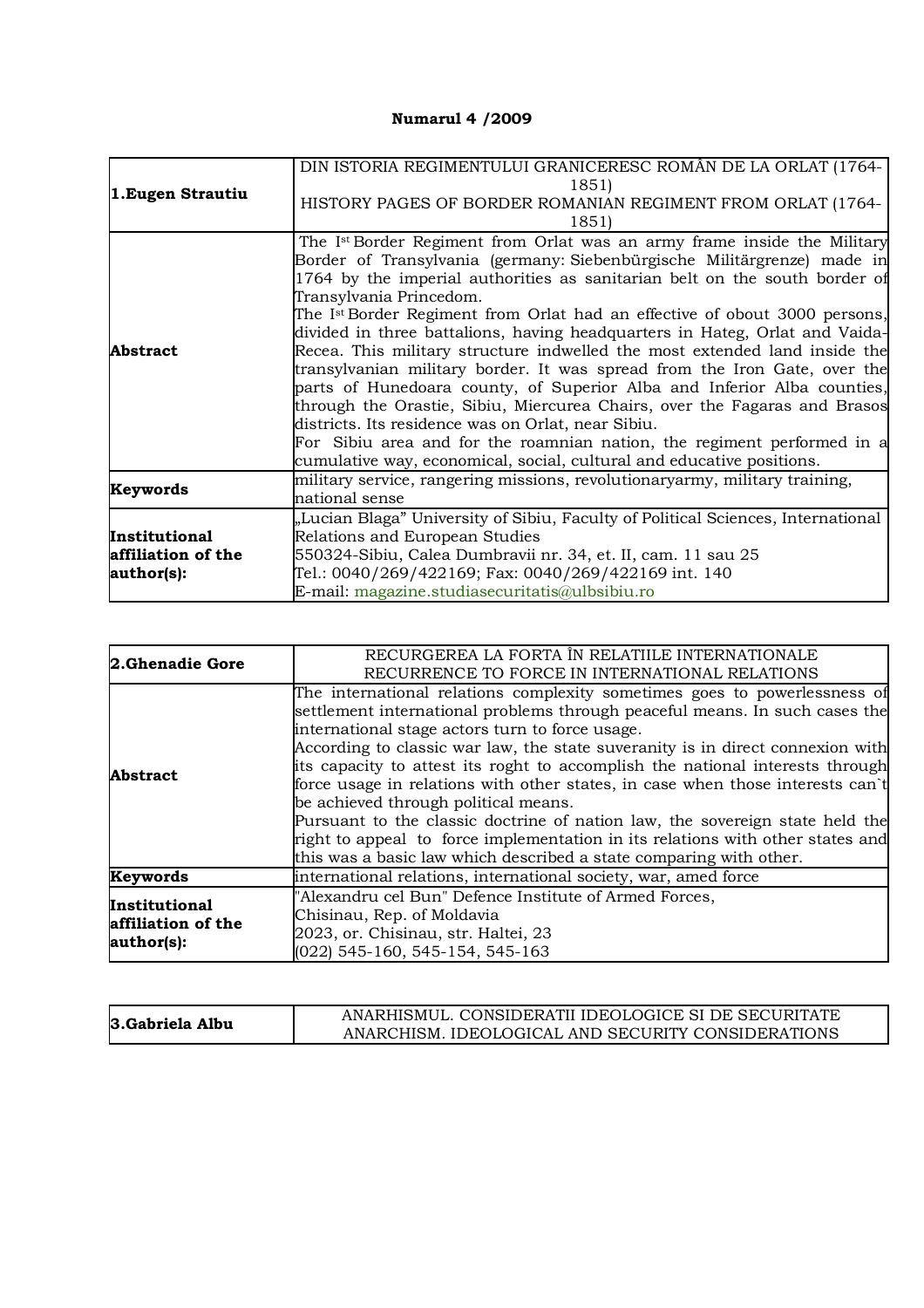| <b>Abstract</b>                                   | There are few decades since the humanity had habituate to think and develop<br>in the globalization paradigm, which we have learned to accepted as an<br>impacable history progress, directed to accomplishment of an unique global<br>market, overstructured with democracy and human rights, paved by the<br>global state.<br>The endurance voices, weakly and disparate at the begining, seem to join in<br>an antiglobal bloc, coherent in thinking and action. Nationalists,<br>communists, ecologists, major part of trade unions and agrarian movements,<br>civic forums are adjusting in its protest expression. In this chorus, the<br>anarchists voice is heard in a distinct way, as an old note and noble<br>intellectual tradition, transferabled in political action deep coherenced and<br>deep accepted in official settings and even in public opinion. |
|---------------------------------------------------|--------------------------------------------------------------------------------------------------------------------------------------------------------------------------------------------------------------------------------------------------------------------------------------------------------------------------------------------------------------------------------------------------------------------------------------------------------------------------------------------------------------------------------------------------------------------------------------------------------------------------------------------------------------------------------------------------------------------------------------------------------------------------------------------------------------------------------------------------------------------------|
| Keywords                                          | history progress, globalism, antiglobal bloc, anarchism, resistance                                                                                                                                                                                                                                                                                                                                                                                                                                                                                                                                                                                                                                                                                                                                                                                                      |
| Institutional<br>affiliation of the<br>author(s): | "Lucian Blaga" University of Sibiu, Faculty of Political Sciences, International<br>Relations and European Studies<br>550324-Sibiu, Calea Dumbravii nr. 34, et. II, cam. 11 sau 25<br>Tel.: 0040/269/422169; Fax: 0040/269/422169 int. 140<br>E-mail: magazine.studiasecuritatis@ulbsibiu.ro                                                                                                                                                                                                                                                                                                                                                                                                                                                                                                                                                                             |

| 4.Sanda Ioana Baciu | ORGANIZATII CRIMINALE, CRIMA ORGANIZATA SI MAFIE.<br>CONCEPTE SI CONTINUTURI     |
|---------------------|----------------------------------------------------------------------------------|
|                     | CRIMINAL ORGANIZATIONS, ORGANIZED CRIME AND MAFIA. CONCEPTS                      |
|                     | AND CONTENTS                                                                     |
|                     | Organised crime rpresents a burden for extended societies from Western           |
|                     | Europe and North America. The emergency to approach this issue should be         |
|                     | felt more in the extended societies, where the negative effects of criminal      |
| Abstract            | activities get through with more power by the criminal groups influence          |
|                     | which infiltrate inside the state strucures.                                     |
|                     | The criminality factor is not onlz a security issue, but especially a            |
|                     | phenomenon with direct effects on the democracy process and political            |
|                     | culture. Democracy and political culture are concepts exceedind used, but        |
|                     | without an accurate applied semantics.                                           |
| Keywords            | security, organived crime, criminal organizations, criminality, mafia.           |
|                     | "Lucian Blaga" University of Sibiu, Faculty of Political Sciences, International |
| Institutional       | Relations and European Studies                                                   |
| affiliation of the  | 550324-Sibiu, Calea Dumbravii nr. 34, et. II, cam. 11 sau 25                     |
| author(s):          | Tel.: 0040/269/422169; Fax: 0040/269/422169 int. 140                             |
|                     | E-mail: magazine.studiasecuritatis@ulbsibiu.ro                                   |

| 5. Nicoleta Anne-Marie | COMUNICAREA ÎN SITUATII DE CRIZA                                                                                                                                                                                                                                                                                                                                                                                                                                                                                                                                                                                                                                                                                                                                                                                                                                                                |
|------------------------|-------------------------------------------------------------------------------------------------------------------------------------------------------------------------------------------------------------------------------------------------------------------------------------------------------------------------------------------------------------------------------------------------------------------------------------------------------------------------------------------------------------------------------------------------------------------------------------------------------------------------------------------------------------------------------------------------------------------------------------------------------------------------------------------------------------------------------------------------------------------------------------------------|
| <b>Munteanu</b>        | COMMUNICATION IN CRISIS SITUATION                                                                                                                                                                                                                                                                                                                                                                                                                                                                                                                                                                                                                                                                                                                                                                                                                                                               |
| <b>Abstract</b>        | In actual world it is felt the need for initiating a dialogue between groups,<br>nations and persons when the communication way is not enough. So, it is<br>necessary to manage a special way of language having the role to solve the<br>crises. The mechanismes of solving the crises can be personalized in order to<br>achieve a better communication process.<br>The study over the communication in crise situations stives to become a<br>global one, because of its tangency with other disciplines of socio-human<br>domains as law, anthropology, sociology, psychology, political sciences,<br>history and not last, mass-media.<br>The relation between crise study and media became an important one<br>knowing the growth importance of the mass-media. This is way it has to be<br>found some specific elements to deal in crises, because communication is the<br>main element. |
| Keywords               | crise, communication, organization, conflict, image.                                                                                                                                                                                                                                                                                                                                                                                                                                                                                                                                                                                                                                                                                                                                                                                                                                            |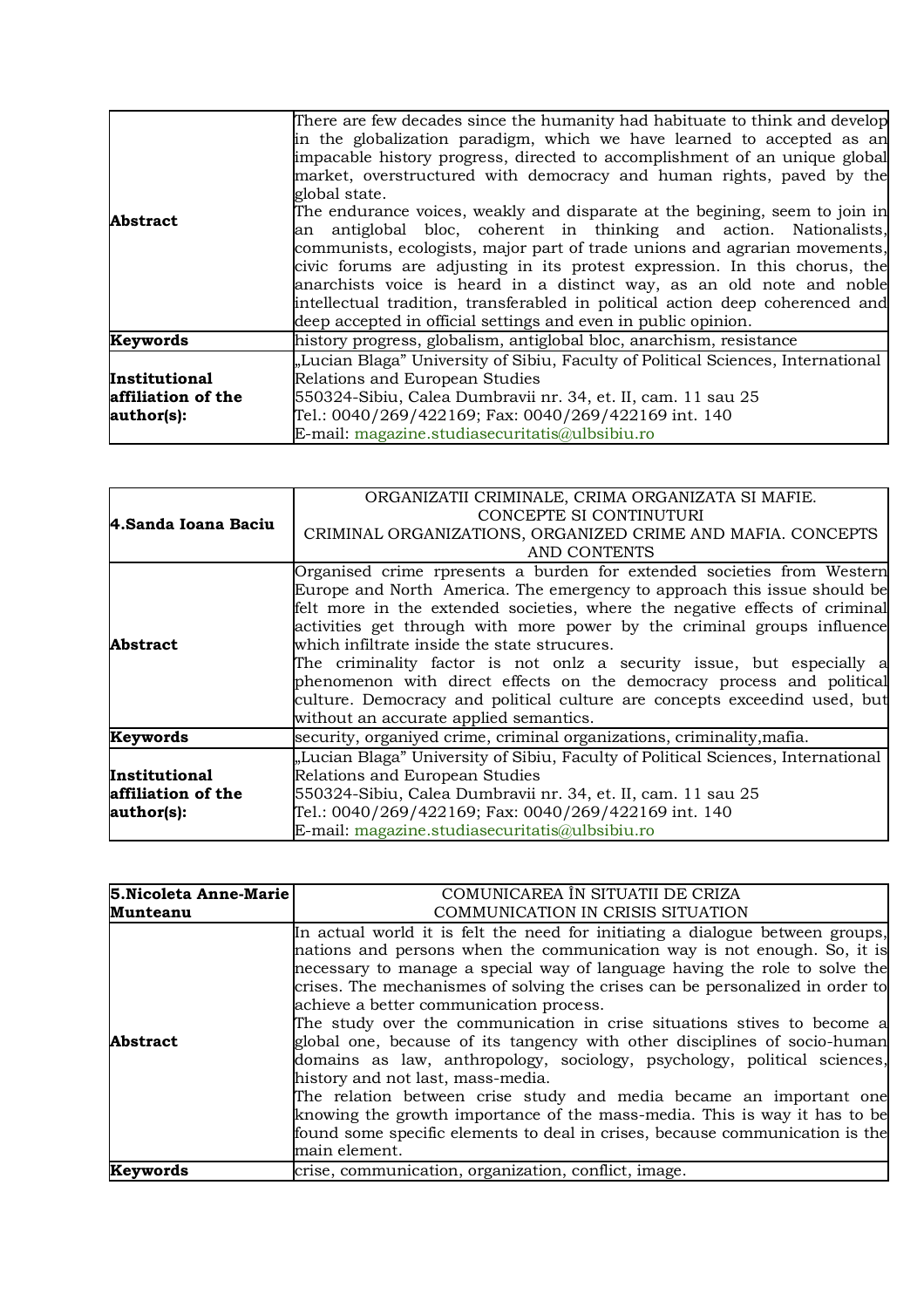|                    | "Lucian Blaga" University of Sibiu, Faculty of Political Sciences, International |
|--------------------|----------------------------------------------------------------------------------|
| Institutional      | Relations and European Studies                                                   |
| affiliation of the | 550324-Sibiu, Calea Dumbravii nr. 34, et. II, cam. 11 sau 25                     |
| author(s):         | Tel.: 0040/269/422169; Fax: 0040/269/422169 int. 140                             |
|                    | E-mail: magazine.studiasecuritatis@ulbsibiu.ro                                   |

| 6. François-Robert | ACTUALITÉ DE MACHIAVEL                                                                                                                                                                                                                                                                                                                                                                                                                                                                                                                                                                                                                                                                           |
|--------------------|--------------------------------------------------------------------------------------------------------------------------------------------------------------------------------------------------------------------------------------------------------------------------------------------------------------------------------------------------------------------------------------------------------------------------------------------------------------------------------------------------------------------------------------------------------------------------------------------------------------------------------------------------------------------------------------------------|
| Girolami           | <b>MACHIAVEL'S ACTUALITY</b>                                                                                                                                                                                                                                                                                                                                                                                                                                                                                                                                                                                                                                                                     |
| <b>Abstract</b>    | The following study represents a sit over the Machiavelli work, crossing<br>themes with an universal character.<br>Machiavelli's career is a prolific one, diplomatic, philosophic and literary. He<br>was the the Firenze Government clerk, charged with foreign, internally and<br>military affairs. He provided the legations (diplomatic missions) in the main<br>Italian states, around the pontiff, in France, in Germany. These ettempts<br>have created a realistic vision on international issues and became the rational<br>base of his political philosophy.<br>In the context of his prospective vision, Machiavelli established the political<br>modernity. He is our contemporary. |
| Keywords           | security, international relations, political sciences, deonthology                                                                                                                                                                                                                                                                                                                                                                                                                                                                                                                                                                                                                               |
| Institutional      | Universite du Provence, France                                                                                                                                                                                                                                                                                                                                                                                                                                                                                                                                                                                                                                                                   |
| affiliation of the | fgrolami@club.fr                                                                                                                                                                                                                                                                                                                                                                                                                                                                                                                                                                                                                                                                                 |
| author(s):         |                                                                                                                                                                                                                                                                                                                                                                                                                                                                                                                                                                                                                                                                                                  |

| 7. Elena Ramona                                   | EFORTURILE INTELECTUALILOR DE A CONSTRUI PRIMA SCOALA                                                                                                                                                                                                                                                                                                                                                                                                                                                                                                                                                                                              |
|---------------------------------------------------|----------------------------------------------------------------------------------------------------------------------------------------------------------------------------------------------------------------------------------------------------------------------------------------------------------------------------------------------------------------------------------------------------------------------------------------------------------------------------------------------------------------------------------------------------------------------------------------------------------------------------------------------------|
| <b>Potoroaca</b>                                  | ISTROROMÂNA ÎN ISTRIA. ROLUL LUI THEODOR BURADA SI ANDREI                                                                                                                                                                                                                                                                                                                                                                                                                                                                                                                                                                                          |
|                                                   | <b>GLAVINA</b>                                                                                                                                                                                                                                                                                                                                                                                                                                                                                                                                                                                                                                     |
|                                                   | The intellectual efforts to BUILD the first Istroromanian SCHOOL IN Istria.                                                                                                                                                                                                                                                                                                                                                                                                                                                                                                                                                                        |
|                                                   | The role of Theodor Burada and                                                                                                                                                                                                                                                                                                                                                                                                                                                                                                                                                                                                                     |
|                                                   | Andrei Glavina                                                                                                                                                                                                                                                                                                                                                                                                                                                                                                                                                                                                                                     |
| Abstract                                          | Theodor Burada was one the major Romanian researchers (folklorist and<br>musicologist) who investigated the values of traditional culture of the<br>Romanian habitants of Istria island. Burada wanted to demonstrate, also the<br>Daco-Romanian origin of these inhabitants and the common spiritual values.<br>He fulfill his scientific mission, in Istria from 1890 to 1893. Burada<br>succeeds in bringing Andrei Glavina to Blaj. Glavina became the symbol of<br>the Istroromanians, a uncommon "hero", teacher and mayor. Burada gave<br>historical details about the gravity of political and cultural process of<br>Croatian domination. |
| Keywords                                          | Istroromanians, Susnevita, Rumeri, National Hymn; political pressure;<br>modernization.                                                                                                                                                                                                                                                                                                                                                                                                                                                                                                                                                            |
| Institutional<br>affiliation of the<br>author(s): | ASTRA Museum,Sibiu, Piata Mica, nr. 11, cod postal 550182, jud. Sibiu<br>office@muzeulastra.ro<br>+40-269-218195<br>+40-269-218060                                                                                                                                                                                                                                                                                                                                                                                                                                                                                                                 |

| 8. Dan Solescu  | CONSECINTELE GLOBALIZARII ASUPRA SUVERANITATII STATELOR                          |
|-----------------|----------------------------------------------------------------------------------|
|                 | GLOBALIZATION'S CONSEQUENCES OVER THE STATES SOVEREIGNTY                         |
|                 | Globalisation process has both a positive and a negative impact on               |
| <b>Abstract</b> | sovereignty of the states. Globalisation implies reduction of state              |
|                 | inteventionism but not the disparition of the state whose role would be a role   |
|                 | of development and mplementation of national economic policies.                  |
|                 | In the conditions of globalisation, the state liberty in elaboration of economic |
|                 | policies is lower due to high interdependence with other national economies      |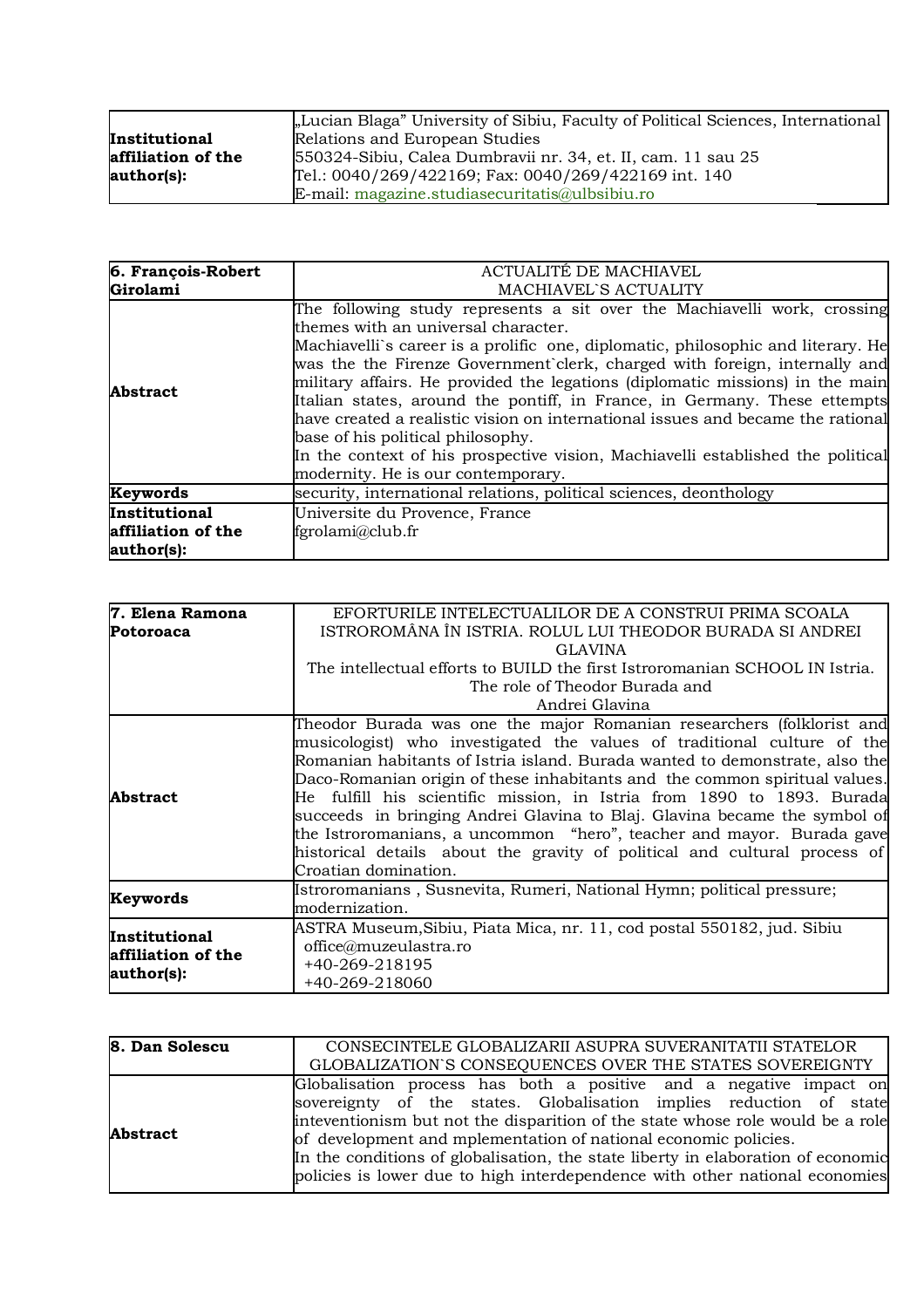|                    | and implicitly with other states decisions in the field of economic policies,<br>due to limitations imposed by the atenuation of national barriers between<br>economies and due to increasing economic openness.<br>The state preserve his monopoly over essential instruments such legislative,<br>monetary, military or foreign policy, by which he may intervene when the<br>market evolves in a dangerous direction. |
|--------------------|--------------------------------------------------------------------------------------------------------------------------------------------------------------------------------------------------------------------------------------------------------------------------------------------------------------------------------------------------------------------------------------------------------------------------|
| <b>Keywords</b>    | globalization, sovereignity, state                                                                                                                                                                                                                                                                                                                                                                                       |
|                    | "Nicolae Balcescu" Land Forces Academy                                                                                                                                                                                                                                                                                                                                                                                   |
| Institutional      | str. Revolutiei nr. 3-5, Sibiu, RO, 550170                                                                                                                                                                                                                                                                                                                                                                               |
| affiliation of the | Tel: +40-269-432990                                                                                                                                                                                                                                                                                                                                                                                                      |
| author(s):         | Fax: +40-269-215554                                                                                                                                                                                                                                                                                                                                                                                                      |
|                    | Email: office@armyacademy.ro                                                                                                                                                                                                                                                                                                                                                                                             |

| CARACTERISTICI ALE POLITICII EXTERNE A GERMANIEI ÎN PERIOADA<br>1945-1949                                                                                                                                                                                                                                                                                                                                                                                                                                                                                                                                                                                                                                                                                                                                                                                                                                                                                                                  |
|--------------------------------------------------------------------------------------------------------------------------------------------------------------------------------------------------------------------------------------------------------------------------------------------------------------------------------------------------------------------------------------------------------------------------------------------------------------------------------------------------------------------------------------------------------------------------------------------------------------------------------------------------------------------------------------------------------------------------------------------------------------------------------------------------------------------------------------------------------------------------------------------------------------------------------------------------------------------------------------------|
| FOREIGN POLICY FEATURES OF GERMANY (1945-1949)                                                                                                                                                                                                                                                                                                                                                                                                                                                                                                                                                                                                                                                                                                                                                                                                                                                                                                                                             |
| For certain, the most important moment of the conflict's ending between East<br>and West (the Cold War) it was represented by the german reunification<br>process of 1989 and 1990. The german unity, so called "reunification",<br>denoted an extremely important moment of the post-war history, an event<br>due to the historical conditions and, for certain, one of the critical chapter of<br>the Germany avatar after 1945.<br>The German unity, achievement attendant with the Soviet empire` collapse, is<br>one of the biggest censorship of the global politic in this century. Inside this<br>process, also FRG and DRG couldn't action as solitary decision factors.<br>Respondents for the event's evolution were a cavalcade of social, economic<br>and especially political factors. For distinct reasons, an important part of this<br>process were those four big winners powers in the World War II: United<br>States of America, France, Britain and the Soviet Union. |
| Cold War, ocupation, foreign politic, reunification.                                                                                                                                                                                                                                                                                                                                                                                                                                                                                                                                                                                                                                                                                                                                                                                                                                                                                                                                       |
| Ludwig Maximillian University, Frankfurt am Main, Germany.<br>E-mail: magazine.studiasecuritatis@ulbsibiu.ro                                                                                                                                                                                                                                                                                                                                                                                                                                                                                                                                                                                                                                                                                                                                                                                                                                                                               |
|                                                                                                                                                                                                                                                                                                                                                                                                                                                                                                                                                                                                                                                                                                                                                                                                                                                                                                                                                                                            |

| 10. Silviu Nate                                   | PROVOCARI ALE INTELLIGENCE-ULUI POSTMODERN                                                                                                                                                                                                                                                                                                                                                                                                                                                                                                  |
|---------------------------------------------------|---------------------------------------------------------------------------------------------------------------------------------------------------------------------------------------------------------------------------------------------------------------------------------------------------------------------------------------------------------------------------------------------------------------------------------------------------------------------------------------------------------------------------------------------|
|                                                   | POST-MODERN INTELLIGENCE CHALLENGES                                                                                                                                                                                                                                                                                                                                                                                                                                                                                                         |
| <b>Abstract</b>                                   | The present study is a projection of the Intelligence Sector future and<br>evolution. The first part of the study analyzes the need to transform the<br>concept from a defense approach to an intelligence one by comprising the<br>realistic and idealistic perspective. OSINT is one of the most provocative areas<br>to determine and forecast critical processes indispensable for decision<br>makers.<br>The way we integrate postmodern institutional perspectives will affect the<br>public perception and the intelligence outputs. |
| Keywords                                          | intelligence, postmodern, OSINT, civil society, private sector.                                                                                                                                                                                                                                                                                                                                                                                                                                                                             |
| Institutional<br>affiliation of the<br>author(s): | "Lucian Blaga" University of Sibiu, Faculty of Political Sciences, International<br>Relations and European Studies<br>550324-Sibiu, Calea Dumbravii nr. 34, et. II, cam. 11 sau 25<br>Tel.: 0040/269/422169; Fax: 0040/269/422169 int. 140<br>E-mail: magazine.studiasecuritatis@ulbsibiu.ro                                                                                                                                                                                                                                                |

| 11. Alina Calinoiu | GENUL SI SEXUALITATEA ÎN CONSTRUCTIA NATIONALA |
|--------------------|------------------------------------------------|
|                    | GENDER AND SEXUALITY IN NATIONAL EDIFICE       |